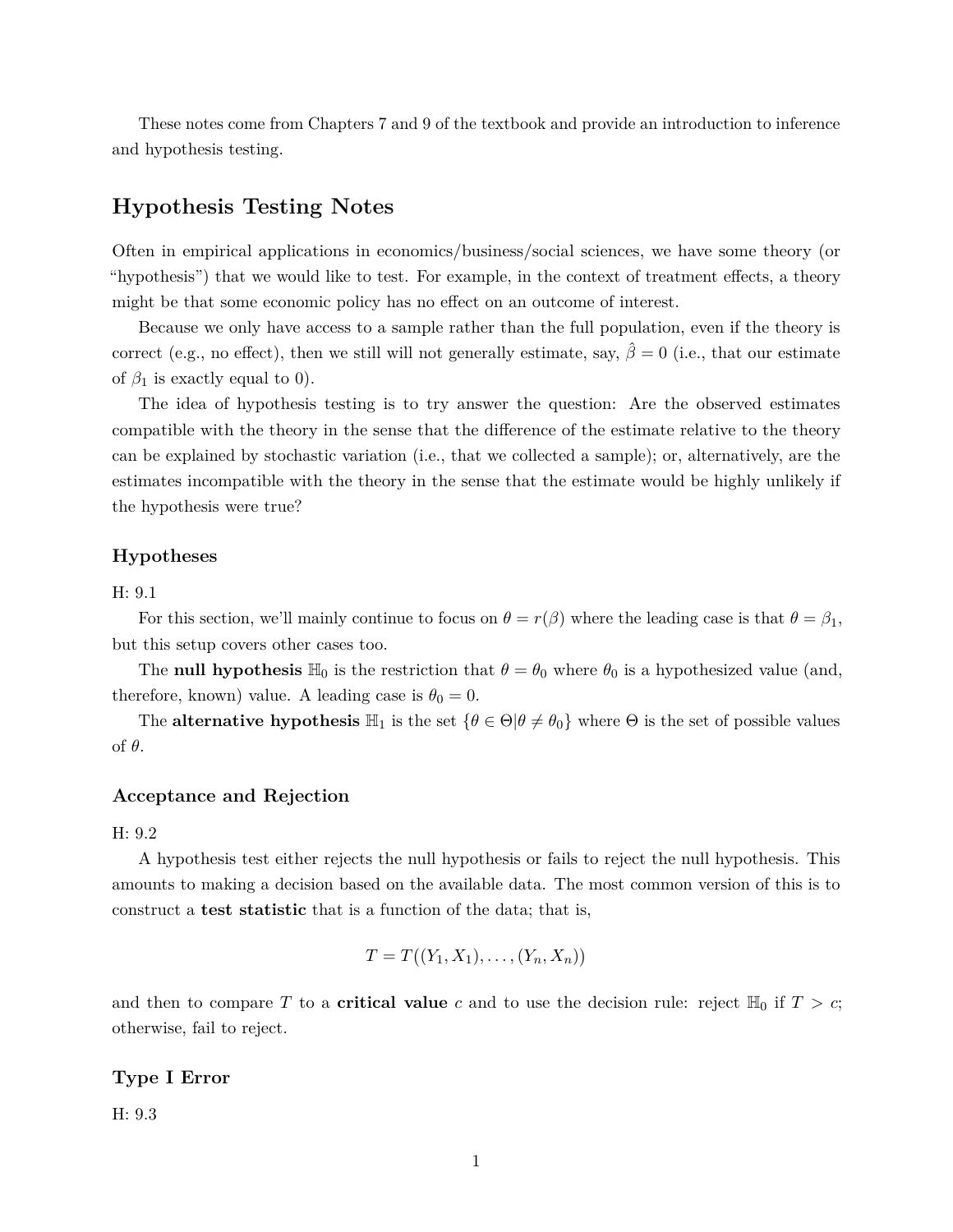**Type I Error** means to reject  $\mathbb{H}_0$  when  $\mathbb{H}_0$  is true. The probability of a Type I Error is called the **size** of a test. That is,

 $P(\text{Reject } \mathbb{H}_0 | \mathbb{H}_0 \text{ true}) = P(T > c | \mathbb{H}_0 \text{ true})$ 

## **Type II Error and Power**

H: 9.5

**Type II Error** means to fail to reject  $\mathbb{H}_0$  when  $\mathbb{H}_1$  is true. The rejection probability under the alternative hypothesis is called the **power** of the test. The power of the test is equal to 1 minus the probability of a Type II error. It is given by

$$
\pi(\theta) = P(\text{reject } \mathbb{H}_0 | \mathbb{H}_1 \text{ true}) = P(T > c | \mathbb{H}_1)
$$

where we write this as a function of  $\theta$  to indicate that it depends on the true value of the parameter *θ*.

The most common approach to hypothesis testing is to pre-select a **significance level**  $\alpha$  (e.g.,  $\alpha = 0.05$  or  $\alpha = 0.01$ ) and then to select the critical value *c* so that the (asymptotic) size of the test is no larger than  $\alpha$ . Subject to this constraint, the goal is then to have high power. The power of a test depends on the true value  $\theta$  (generally, power is higher for values of  $\theta$  further away from  $\theta_0$ ) and on the sample size *n* (power increases with larger sample sizes)

Furthermore, notice that there is a tradeoff between committing Type I and Type II errors. For example, increasing the critical value will decrease the likelihood of a Type I error (thus, decreasing the size of the test) but it also increases the likelihood of a Type II error (thus, decreasing the power of the test).

#### Table 9.1: Hypothesis Testing Decisions

|            | Accept $H_0$                  | Reject $H_0$            |
|------------|-------------------------------|-------------------------|
|            | $H_0$ true   Correct Decision | <b>Type I Error</b>     |
| $H_1$ true | <b>Type II Error</b>          | <b>Correct Decision</b> |

## **Asymptotic Standard Errors**

## H: 7.11

Next, let us return to our results on asymptotic normality of  $\hat{\beta}$  and  $\hat{\theta}$  and see how this is useful for hypothesis testing.

We define the **standard error** of the  $\hat{\beta}_j$  (the jth element of  $\hat{\beta}$ ) as

$$
\mathrm{se}(\hat{\beta}_j) = \frac{\sqrt{\hat{\mathbf{V}}_{\beta}}}{\sqrt{n}}
$$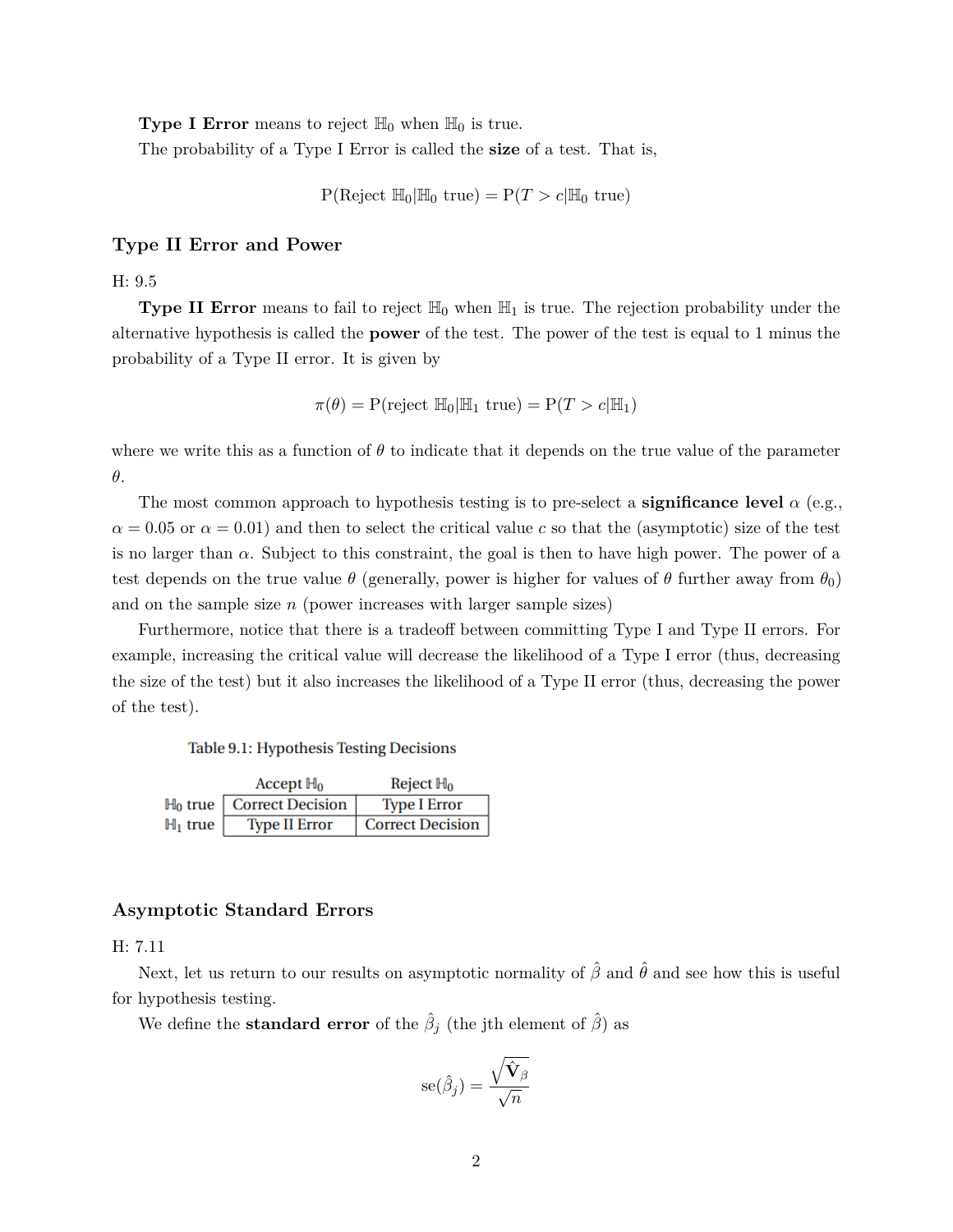As a side-comment, I define this slightly differently from the book. I use  $\hat{\mathbf{V}}_{\beta}$  (the asymptotic variance matrix) rather than  $\mathbf{V}_{\hat{\beta}} = \text{var}(\hat{\beta}|\mathbf{X})$ . These are different from each other by a factor of  $\sqrt{n}$ ; in particular,  $\hat{\mathbf{V}}_{\beta}$  does not go to 0 as  $n \to \infty$ .

When  $\theta = r(\beta)$  is a scalar, then we can similarly define

$$
\mathrm{se}(\hat{\theta}) = \frac{\sqrt{\hat{\mathbf{V}}_{\theta}}}{\sqrt{n}}
$$

#### **t-statistic**

## H: 7.12

When  $\theta$  is a scalar and under  $\mathbb{H}_0$  :  $\theta = \theta_0$ , the **t-statistic** is given by

$$
t = \frac{\hat{\theta} - \theta_0}{\text{s.e.}(\hat{\theta})}
$$

The t-statistic is the most common type of test-statistic. To understand why, it is helpful to re-write it as

$$
t = \frac{\sqrt{n}(\hat{\theta} - \theta_0)}{\sqrt{\hat{V}}_{\theta}}
$$

$$
= \frac{\sqrt{n}(\hat{\theta} - \theta_0)}{\sqrt{\mathbf{V}}_{\theta}} + o_p(1)
$$

where the first equality holds by the definition of s.e. $(\hat{\theta})$  and the second equality holds because  $\hat{\mathbf{V}}_{\theta}$ is consistent for  $V_\theta$  and by the continuous mapping theorem.

Next, consider how *t* behaves in two different scenarios:

- If  $\mathbb{H}_0$  is true, then  $\sqrt{n}(\hat{\theta} \theta_0) = \sqrt{n}(\hat{\theta} \theta) \stackrel{d}{\rightarrow} N(0, \mathbf{V}_{\theta})$ . This implies that  $t \stackrel{d}{\rightarrow} N(0, 1)$ . In other words (given a large sample), if the  $\mathbb{H}_0$  is true, then *t* should behave like a draw from a standard normal distribution.
- Now consider the case where  $\mathbb{H}_0$  is false. In this case  $\hat{\theta} \theta_0$  does not converge to 0 (rather, it converges to  $\theta - \theta_0 \neq 0$ ). Thus,  $\sqrt{n}(\hat{\theta} - \theta_0)$  diverges (i.e., goes to either positive or negative infinity, depending no the sign of  $\theta - \theta_0$ ). This further implies that *t* diverges in this case.

The above discussion suggests notably different behavior of *t* depending on whether or not  $\mathbb{H}_0$  holds — this will be the basis for our inference procedure. In particular, our idea will be the following: if, when we calculate *t* using the available data, *t* "looks like" a draw from a normal distribution, then we will will not reject  $\mathbb{H}_0$ . Otherwise (particularly if the magnitude of t is large). then we will take that as strong evidence against  $\mathbb{H}_0$  and reject it.

All that's left is to formalize what "looks like" means. It is typical to use the decision rule: Reject  $\mathbb{H}_0$  if  $|t| > c$  where c is a critical value. As we discussed earlier, the critical value depends on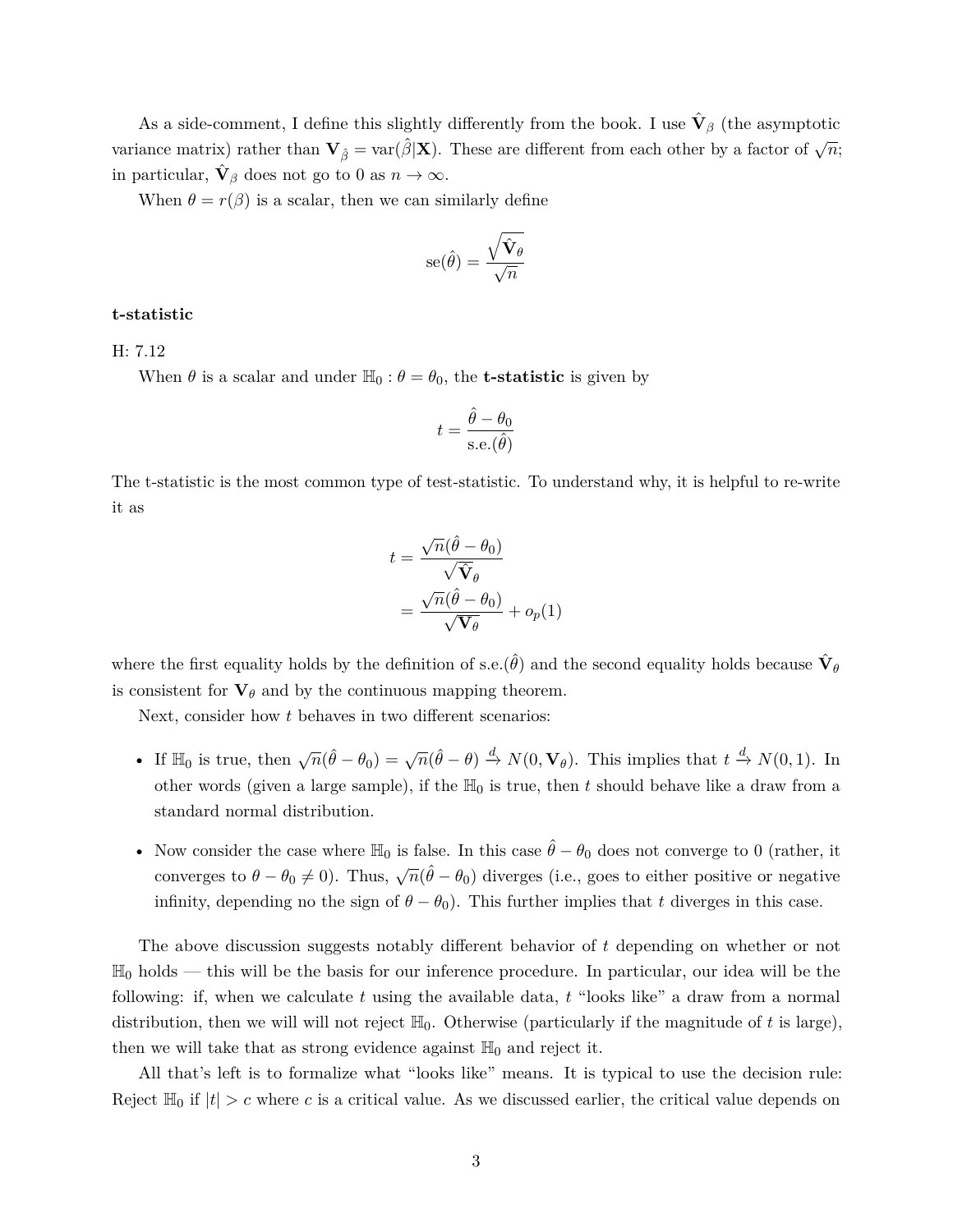the significance level (that is typically chosen *ex ante*) and denoted by *α*. The significance level is the probability with which we'd be willing to reject  $\mathbb{H}_0$  when it is true (given that we have a large sample). Thus, notice that

$$
P(|t| > c | \mathbb{H}_0) \rightarrow P(|Z| > c)
$$
  
= 
$$
P(Z < -c \text{ or } Z > c)
$$
  
= 
$$
P(Z < -c) + P(Z > c)
$$
  
= 
$$
2P(Z > c)
$$
  
= 
$$
2(1 - \Phi(c)) = \alpha
$$

where  $Z \sim N(0, 1)$ , the third equality holds because Z is symmetric. This suggests a way to choose a critical value, given a value of  $\alpha$ . For example, when  $\alpha = 0.05$ ,  $c = 1.96$  or when  $\alpha = 0.01$ , then  $c = 2.58$ .

#### **p-value**

#### H: 9.7

The approach to inference discussed so far has been to compute a t-statistic and then to make a binary decision to either reject or fail to reject  $\mathbb{H}_0$ . This approach has some inherent issues. The textbook gives the example of a t-statistic equal to 1.7 relative to one that is equal to 2.0. Given a 5% significance level, these t-statistics lead to different decisions. However, it is immediately clear that the strength of evidence against  $\mathbb{H}_0$  is not really much different between these two cases.

An alternative approach is to report an (asympotic) p-value. The p-value is the probability of getting a test-statistic as large (in absolute value) as we did given that  $\mathbb{H}_0$  is true (an alternative interpretation is that *p* is the smallest value of  $\alpha$  for which the test would reject  $\mathbb{H}_0$ ). Given that  $t \stackrel{d}{\rightarrow} Z \sim N(0, 1),$ 

$$
p = P(Z < -|t|) + P(Z > |t|)
$$
\n
$$
= 2(1 - \Phi(|t|))
$$

where the second line follows by symmetry of Z. Unlike the binary decision rule that we have discussed previously, the p-value provides continuous information. For example, if we calculate that  $p = 0.06$ , we would not reject  $\mathbb{H}_0$  at the 5% significance level, but getting a t-statistic this large in absolute value is still relatively uncommon if  $\mathbb{H}_0$  is true. Similarly, if  $p = 0.00001$ , this would indicate very strong evidence against  $\mathbb{H}_0$ .

#### **Confidence intervals**

#### H: 7.13

Let's continue with the case where  $\theta$  is a scalar.  $\hat{\theta}$  is **point estimator** for  $\theta$ ; that is, it is a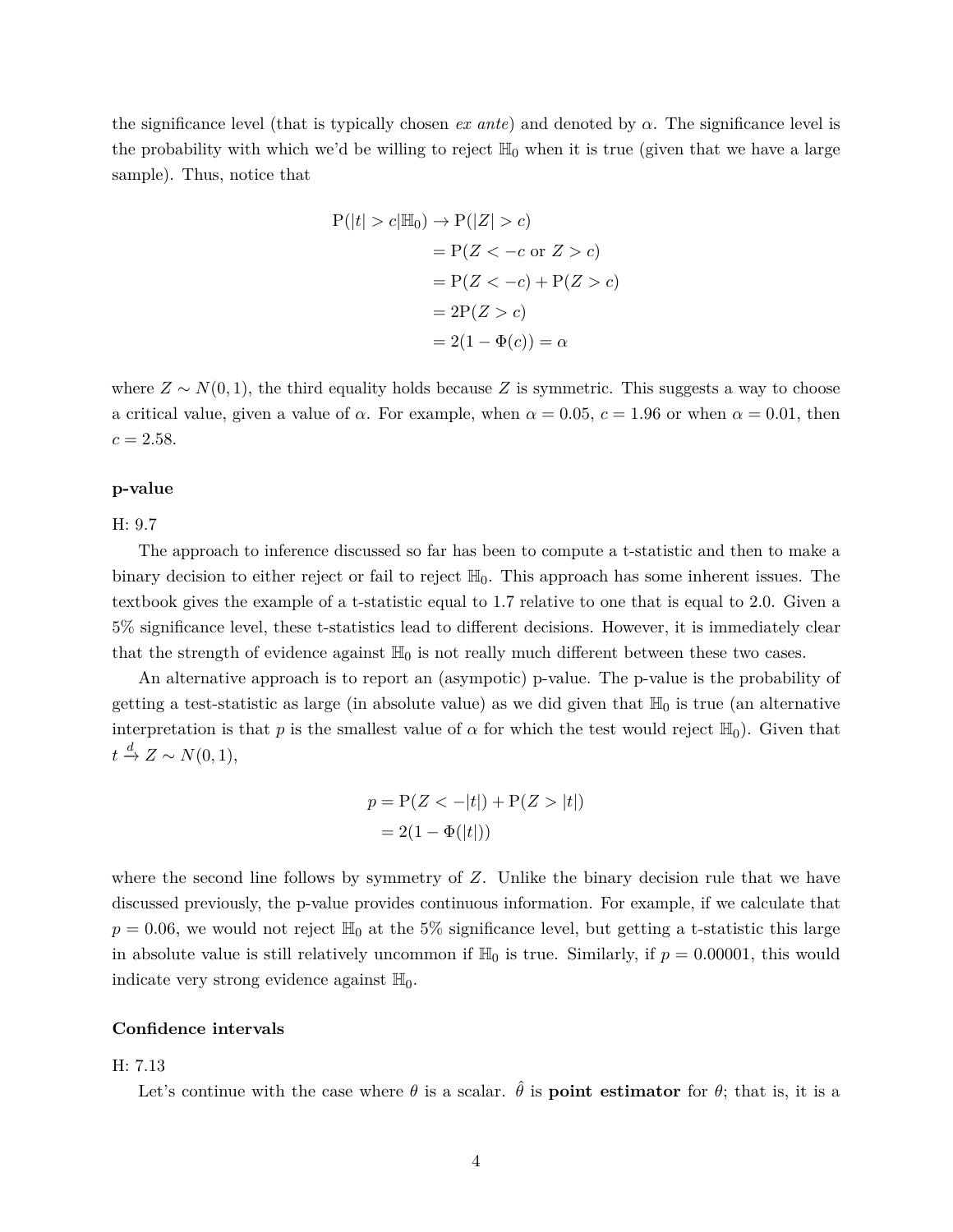single value. An alternative approach is to provide an **interval estimator** for  $\theta$ . This is typically of the form,  $\hat{C} = [\hat{L}, \hat{U}]$  (here: *L* stands for "lower" and *U* stands for "upper").

Notice that  $\hat{C}$  itself is random because it is a function of the data. The **coverage probability** of  $\hat{C}$  is  $P(\theta \in \hat{C})$ . The randomness comes from  $\hat{C}$  because  $\theta$  is a fixed, though unknown, population parameter.  $\hat{C}$  is called a  $(1 - \alpha)$  confidence interval if, at least in large samples,  $P(\theta \in \hat{C}) = 1 - \alpha$ .

The most common version of a confidence interval is the one given by

$$
\hat{C} = \big[\hat{\theta} - c_{1-\alpha/2}\text{s.e.}(\hat{\theta}), \hat{\theta} + c_{1-\alpha/2}\text{s.e.}(\hat{\theta})\big]
$$

where, for example, if  $\alpha = 0.05$ , then  $c_{1-\alpha/2} = c_{.975} = 1.96$  (because 1.96 is the 97.5th percentile of a standard normal distribution). It is worth briefly considering where this confidence interval comes from. Notice that

$$
P(\theta \in \hat{C}) = P(\hat{\theta} - c_{1-\alpha/2} s.e.(\hat{\theta}) < \theta < \hat{\theta} + c_{1-\alpha/2} s.e.(\hat{\theta}))
$$
  
\n
$$
= P\left(-c_{1-\alpha/2} < \frac{\theta - \hat{\theta}}{s.e.(\hat{\theta})} < c_{1-\alpha/2}\right)
$$
  
\n
$$
= P\left(c_{1-\alpha/2} > \frac{\hat{\theta} - \theta}{s.e.(\hat{\theta})} > -c_{1-\alpha/2}\right)
$$
  
\n
$$
= P\left(-c_{1-\alpha/2} < t < c_{1-\alpha/2}\right)
$$
  
\n
$$
= P(|t| < c_{1-\alpha/2})
$$
  
\n
$$
\rightarrow P(|Z| < c_{1-\alpha/2})
$$
  
\n
$$
= 1 - \alpha
$$

where the first equality holds by the definition of the confidence interval, the second equality holds by rearranging terms, the third equality holds by multiplying each term by  $-1$ , the fourth equality holds by the definition of *t* and by re-ordering terms, the fifth equality holds by the definition of absolute value, the sixth equality holds because  $|t| \stackrel{d}{\to} |Z|$  and the last equality holds by the definition of  $c_{1-\alpha/2}$ .

## **Statistical significance vs. economic significance**

#### H: 9.6 and 9.8

My sense is that it is most common to report  $\hat{\theta}$  and s.e.  $(\hat{\theta})$  in applications in economics. I think it is very uncommon (and not good practice) to only report  $\hat{\theta}$  with a binary indicator of whether or not some  $\mathbb{H}_0$  is rejected (this used to be more common with statistical significance being indicated by "significance stars" — there is a lot of pushback lately against "significance stars"; in my view, they can be useful but should not be the only thing that is reported).

It is also common to report confidence intervals (though less common than the practice of just  $\hat{\theta}$  and its standard error). This is more useful in some particular cases. For example, its fairly common that papers in the minimum wage literature that estimate "no effect" of the minimum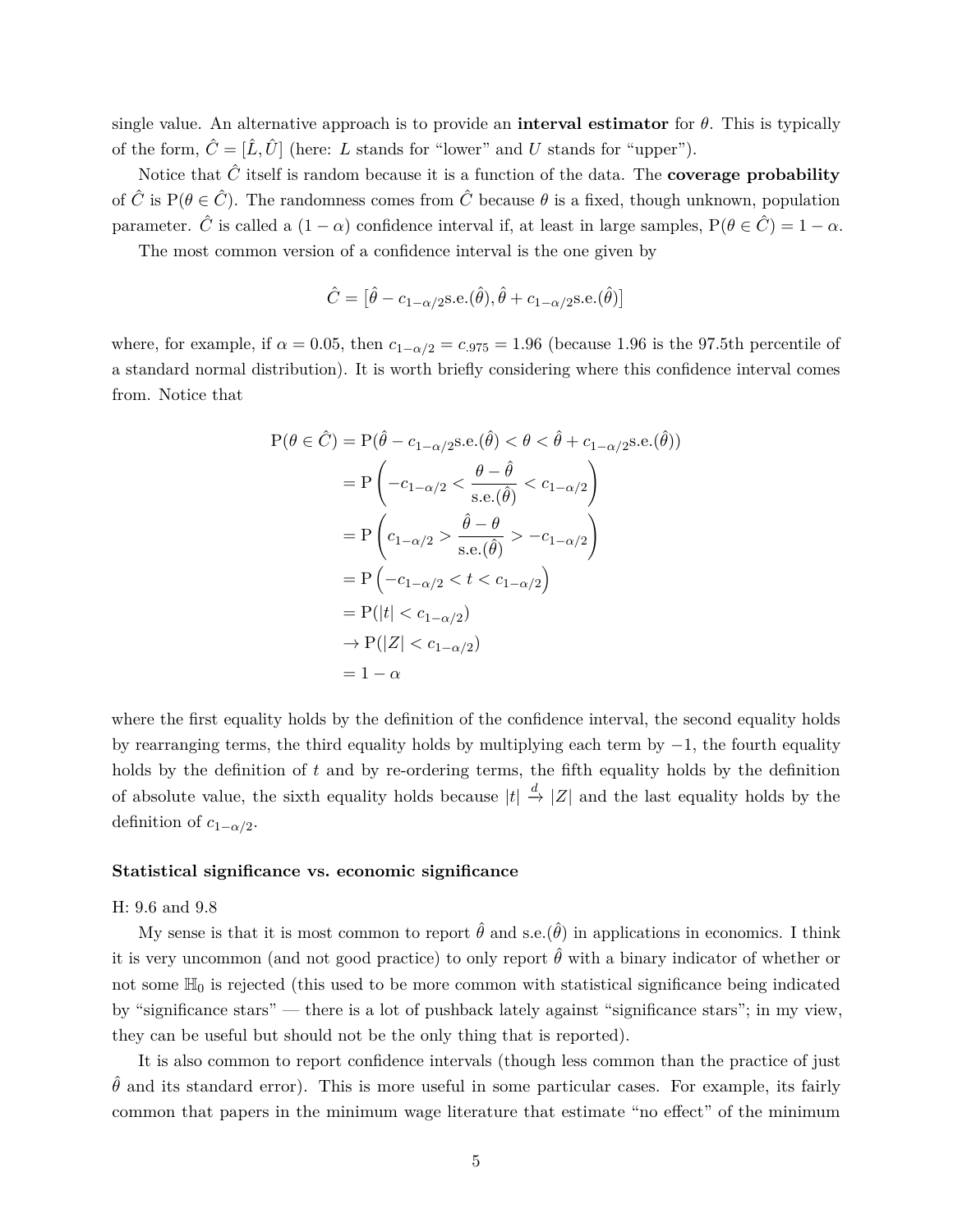wage on employment to report a confidence interval; the strength of this sort of argument is to say something along the lines of: "for any 'reasonable' estimate, we find economically small effects of the minimum wage on employment." Another effective use of confidence intervals is, in cases where you want to report a lot of estimates (e.g., how treatment effects vary across different values of the covariates) to include a figure that includes point estimates and confidence intervals.

I think that it is less common (at least in economics) to report p-values or t-statistics. These contain essentially the same information as the combination of  $\hat{\theta}$  and its standard error anyway. That said, if you are sitting in a seminar and the researcher provides an estimate and its standard error, I think many people in the audience will (in their heads) be calculating  $\hat{\theta}/s.e.(\hat{\theta})$  and comparing it to 2 (i.e., close to the critical value 1.96).

More generally, particularly as datasets in economics tend to become larger over time, it is important to distinguish between **economic significance** and **statistical significance**. In particular, in most applications in economics, it is probably not reasonable to think that the effect of one variable on another is literally exactly equal to 0. Along these lines, it is certainly possible to estimate a statistically significant effect that is "economically small". For example, most economic policies involve some sort of cost. There could very well be many policies that have a positive effect on some outcome of interest, but where the positive effect is smaller than the cost of the policy.

The exact opposite issue is important too. Just because a statistical test does not reject  $\mathbb{H}_0$  does not imply that  $\mathbb{H}_0$  is true — rather it indicates that we cannot reject it given the data that we have.

The textbook gives an interesting related example of the "marriage premium" (i.e., the difference between wages of married people and unmarried people) separately for men and women. The point estimate for men is  $0.21$  (p-value  $= 0.000$ , so strongly statistically significant), indicating that, on average, married men have 21% higher earnings than unmarried men, while for women the point estimate is  $0.016$  (p-value  $= 0.094$  indicating marginally statistically significant). Supposing that you set the significance level to be  $\alpha = 0.1$ , then you would report that both marriage premiums are positive and statistically significant. However, this is probably not the best way to think about these result. Rather, a 95% confidence interval is given by [0*.*19*,* 0*.*23] for men and [0*.*00*,* 0*.*03]. This indicates a large difference in the marriage premium for men and women; and, in particular, the magnitudes of these differences are more informative than the results of the hypothesis testing.

#### **Wald Statistic**

#### H: 7.16, 9.9

So far, we have mostly been focusing on the case where  $\theta$  is a scalar. Now suppose that  $\theta = r(\beta)$  where  $r : \mathbb{R}^k \to \mathbb{R}^q$ . Further, suppose that we are interested in  $\mathbb{H}_0 : \theta = \theta_0$ . It is hard to operationalize the t-statistic that we talked about above. Instead, we will consider a Wald statistic:

$$
W = n(\hat{\theta} - \theta_0)'\hat{\mathbf{V}}_{\theta}^{-1}(\hat{\theta} - \theta_0)
$$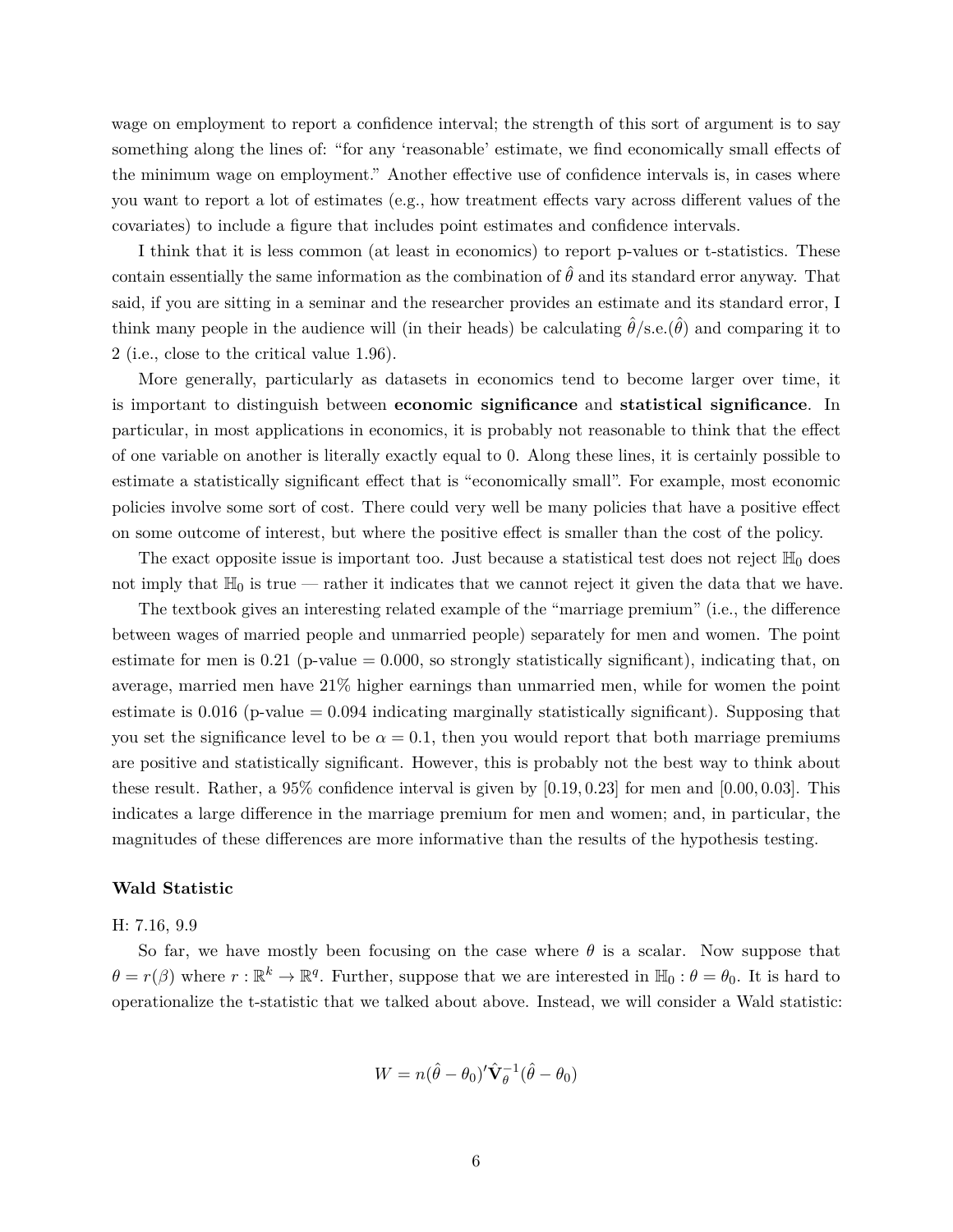Notice that this is a number that we can compute (given a value of  $\theta_0$ ) and that it is a scalar. As for *t* above, let's consider the behavior of *W* under  $\mathbb{H}_0$  and under  $\mathbb{H}_1$  :  $\theta \neq \theta_0$ .

Before doing this, it is useful to recall the following result (see Theorem 5.3, part 4 in the textbook): If  $Z \sim N(0, I_k)$ , then  $Z'Z \sim \chi^2_k$  (that is,  $Z'Z$  follows a chi-square distribution with *k* degrees of freedom).

• If  $\mathbb{H}_0$  is true, then

$$
W = \sqrt{n}(\hat{\theta} - \theta)' \mathbf{V}_{\theta}^{-1} \sqrt{n}(\hat{\theta} - \theta) + o_p(1)
$$
  
= 
$$
(\mathbf{V}_{\theta}^{-1/2} \sqrt{n}(\hat{\theta} - \theta))' \mathbf{V}_{\theta}^{-1/2} \sqrt{n}(\hat{\theta} - \theta) + o_p(1)
$$
  

$$
\stackrel{d}{\rightarrow} Z'Z \sim \chi_q^2
$$

where the first equality holds by factoring *n* and because  $\hat{\mathbf{V}}_{\theta}$  is consistent for  $\mathbf{V}_{\theta}$  (and by the continuous mapping theorem), the second equality uses the square root matrix of  $V_{\theta}^{-1}$  (which exists because  $V_{\theta}$  is positive definite), and the last line holds because  $V_{\theta}^{-1/2}$ *θ*  $\sqrt{n}(\hat{\theta} - \theta) \stackrel{d}{\rightarrow}$  $Z \sim N(0, \mathbf{I}_q)$ . All this to say, if  $\mathbb{H}_0$  is true, then *W* should behave like a draw from a  $\chi_q^2$ distribution.

• If  $\mathbb{H}_0$  is false, then  $\hat{\theta} - \theta_0 \stackrel{p}{\to} \theta - \theta_0 \neq 0$ . Thus, the terms  $\sqrt{n}(\hat{\theta} - \theta_0)$  both diverge which implies that *W* also diverges. This means that, if  $\mathbb{H}_0$  is not true, then *W* will be "large".

As for the t-statistic, this different behavior under  $\mathbb{H}_0$  relative to  $\mathbb{H}_1$  provides an approach to inference. For testing multiple restrictions like this, I think that it is most common to report a p-value. Here, you can calculate a p-value by

p-value = 
$$
1 - G_q(W)
$$

where  $G_q$  is the cdf of a chi-square random variable with  $q$  degrees of freedom.

Because the distribution of W under  $\mathbb{H}_0$  depends on the degrees of freedom q (i.e., the number of restrictions being tested), it is harder to "just remember" critical values. That said, it is easy to compute the p-value above in R using the function pchisq (which computes the cdf of a chi-square random variable). For example, suppose that you calculate  $W = 7$  and that  $q = 2$ . Then, the p-value can be calculated as

p <- 1 **- pchisq**(7,df=2)  $round(p, 4)$ 

# ## [1] 0.0302

so that the p-value is about 0.03 (indicating that you would reject  $\mathbb{H}_0$  at the 5% significance level).